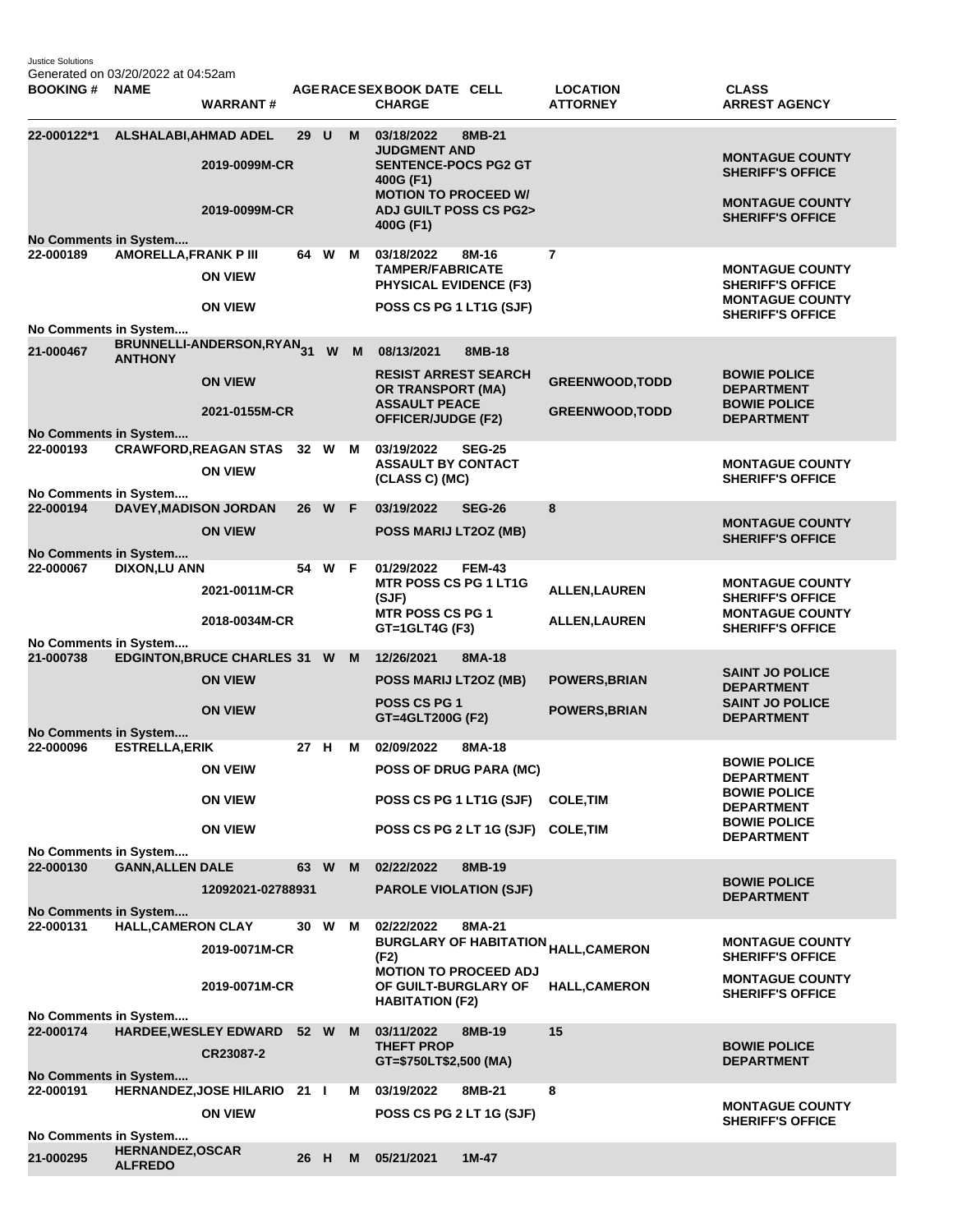|                                           | F2021568                                        |                     |     | <b>SOB - SEXUAL ASSAULT IN</b><br><b>DISASTER AREA (F1)</b>                                                          | <b>ODOM,LANHON</b>     | <b>TEXAS DEPARTMENT OF</b><br><b>PUBLIC SAF</b>   |  |
|-------------------------------------------|-------------------------------------------------|---------------------|-----|----------------------------------------------------------------------------------------------------------------------|------------------------|---------------------------------------------------|--|
|                                           | PRL2105000127                                   |                     |     | <b>ICE HOLD ()</b>                                                                                                   | <b>ODOM, LANHON</b>    | <b>TEXAS DEPARTMENT OF</b><br><b>PUBLIC SAF</b>   |  |
| No Comments in System<br>22-000145        | <b>HILLIARD, DAVID BURNS</b>                    | W<br>60             | M   | 8MB-21<br>02/28/2022                                                                                                 |                        |                                                   |  |
|                                           | 2021-0122M-CR                                   |                     |     | <b>FAILURE TO APPEAR-BURG</b><br>OF HAB (SJF)                                                                        |                        | <b>MONTAGUE COUNTY</b><br><b>SHERIFF'S OFFICE</b> |  |
|                                           | 17943-01                                        |                     |     | <b>PUBLIC INTOX (MC)</b>                                                                                             |                        | <b>MONTAGUE COUNTY</b><br><b>SHERIFF'S OFFICE</b> |  |
| No Comments in System<br>22-000192        | JACKS, TIMOTHY BLAINE JR 41 W M                 |                     |     | 03/19/2022<br><b>SEG-23</b>                                                                                          |                        |                                                   |  |
|                                           | D-1215-CR-202100207                             |                     |     | <b>FUGITIVE FROM JUSTICE-</b><br><b>FTA POSSESSION OF A</b><br><b>CONTROLLED SUBSTANCE</b><br>(SCHEDULE I-III) (SJF) |                        | <b>BOWIE POLICE</b><br><b>DEPARTMENT</b>          |  |
| No Comments in System                     |                                                 |                     |     |                                                                                                                      |                        |                                                   |  |
| 22-000196                                 | <b>JOSEPH, HASSAN AHMAD</b>                     | 35 W                | M   | 03/20/2022<br><b>DT-38</b>                                                                                           |                        |                                                   |  |
|                                           | <b>ON VIEW</b>                                  |                     |     | <b>DRIVING WHILE</b><br><b>INTOXICATED (MB)</b>                                                                      |                        | <b>MONTAGUE COUNTY</b><br><b>SHERIFF'S OFFICE</b> |  |
|                                           | <b>ON VIEW</b>                                  |                     |     | POSS MARIJ LT2OZ (MB)                                                                                                |                        | <b>MONTAGUE COUNTY</b><br><b>SHERIFF'S OFFICE</b> |  |
| No Comments in System                     |                                                 |                     |     |                                                                                                                      |                        |                                                   |  |
| 22-000195<br><b>NEWCOMB</b>               | <b>LANGLEY, MICHAEL JAMEZ</b>                   | W<br>23             | - M | 03/19/2022<br><b>SEG-24</b>                                                                                          |                        | <b>MONTAGUE COUNTY</b>                            |  |
|                                           | <b>ON VIEW</b>                                  |                     |     | POSS MARIJ LT2OZ (MB)                                                                                                |                        | <b>SHERIFF'S OFFICE</b>                           |  |
| No Comments in System<br>22-000188        | <b>MAYES, AMBER DAWN</b>                        | 33 W F              |     | 03/17/2022<br><b>FEM-43</b>                                                                                          |                        |                                                   |  |
|                                           | <b>ON VIEW</b>                                  |                     |     | POSS CS PG 1 GT=1GLT4G<br>(F3)                                                                                       |                        | <b>BOWIE POLICE</b><br><b>DEPARTMENT</b>          |  |
| No Comments in System                     |                                                 |                     |     |                                                                                                                      |                        |                                                   |  |
| 21-000744                                 | <b>MONEY, WESLEY FRANKLIN</b><br><b>ON VIEW</b> | 25 W M              |     | 12/29/2021<br>8MB-21<br><b>EVADING ARREST</b>                                                                        |                        | <b>BOWIE POLICE</b>                               |  |
|                                           | <b>ON VIEW</b>                                  |                     |     | <b>DETENTION (MA)</b><br><b>POSS STOLEN PROP(THEFT</b>                                                               |                        | <b>DEPARTMENT</b><br><b>BOWIE POLICE</b>          |  |
|                                           |                                                 |                     |     | PROP \$100-\$750) (MB)<br><b>FRAUD USE/POSS</b>                                                                      |                        | <b>DEPARTMENT</b><br><b>BOWIE POLICE</b>          |  |
|                                           | <b>ON VIEW</b>                                  |                     |     | IDENTIFYING INFO # ITEMS JORDAN, COLLIN<br>5LT10 (F3)                                                                |                        | <b>DEPARTMENT</b>                                 |  |
|                                           | <b>ON VIEW</b>                                  |                     |     | <b>POSS DANGEROUS DRUG</b><br>(MA)                                                                                   | JORDAN, COLLIN         | <b>BOWIE POLICE</b><br><b>DEPARTMENT</b>          |  |
|                                           | 2021-0142M-CR                                   |                     |     | <b>CAPIAS/MTP-POSS CS PG 1</b><br>LT1G (SJF)                                                                         | JORDAN, COLLIN         | <b>BOWIE POLICE</b><br><b>DEPARTMENT</b>          |  |
| <b>No Comments in System</b>              |                                                 |                     |     |                                                                                                                      |                        |                                                   |  |
| 22-000022                                 | <b>NEISS, JERRY ALAN</b>                        | 35 W                | M   | 01/12/2022<br><b>TRS-48</b><br><b>FAIL TO COMPLY SEX OFF</b>                                                         |                        | <b>MONTAGUE COUNTY</b>                            |  |
|                                           | F20212625                                       |                     |     | DUTY TO REG LIFE/ANNUAL JORDAN, COLLIN<br>(F3)                                                                       |                        | <b>SHERIFF'S OFFICE</b>                           |  |
| No Comments in System                     |                                                 |                     |     |                                                                                                                      |                        |                                                   |  |
| 22-000065                                 | PADGETT, AMY ELIZABETH                          | 25 W F              |     | 01/29/2022<br><b>FEM-43</b><br><b>MTR - BURGLARY OF</b>                                                              |                        | <b>SAINT JO POLICE</b>                            |  |
|                                           | 2020-0042M-CR                                   |                     |     | <b>HABITATION (F2)</b><br>MTR - POSS CS PG 1                                                                         | <b>COLE, TIM</b>       | <b>DEPARTMENT</b><br><b>SAINT JO POLICE</b>       |  |
|                                           | 2020-0153M-CR                                   |                     |     | $GT = 1$ GLT4G (F3)                                                                                                  | <b>COLE, TIM</b>       | <b>DEPARTMENT</b>                                 |  |
|                                           | 2020-0154M-CR                                   |                     |     | MTR - POSS CS PG 1 LT1G<br>(SJF)                                                                                     | <b>COLE, TIM</b>       | <b>SAINT JO POLICE</b><br><b>DEPARTMENT</b>       |  |
|                                           | 2021-0192M-CR                                   |                     |     | MTR - POSS CS PG 1<br>GT=4GLT200G (F2)                                                                               | <b>COLE, TIM</b>       | <b>SAINT JO POLICE</b><br><b>DEPARTMENT</b>       |  |
| No Comments in System<br>22-000155        | <b>ROY, EVAN NATHANIEL</b>                      | 37 W                | M   | 03/03/2022<br>8MB-18                                                                                                 |                        |                                                   |  |
|                                           |                                                 |                     |     | <b>PAROLE VIOLATION-BLUE</b>                                                                                         |                        | <b>TEXAS DEPARTMENT OF</b>                        |  |
|                                           |                                                 | 03022022 - 06680380 |     | <b>WARRANT()</b>                                                                                                     |                        | <b>PUBLIC SAF</b>                                 |  |
| No Comments in System<br>21-000266        | <b>SANDERS, LANE JOSEPH</b>                     | 25 W                | M   | 05/07/2021<br>8M-16                                                                                                  |                        |                                                   |  |
|                                           | 2020-0133M-CR                                   |                     |     | MTP - POSS CS PG 1<br>GT=4GLT200G (F2)                                                                               | <b>WILLIAMS, ROGER</b> | <b>BOWIE POLICE</b><br><b>DEPARTMENT</b>          |  |
|                                           | 2020-0134M-CR                                   |                     |     | <b>MTP - EVADING ARREST</b><br><b>DETENTION W/VEH OR</b>                                                             | Williams, Roger        | <b>BOWIE POLICE</b>                               |  |
|                                           |                                                 |                     |     | <b>WATERCRAFT (SJF)</b>                                                                                              |                        | <b>DEPARTMENT</b>                                 |  |
|                                           | <b>ON VIEW</b>                                  |                     |     | <b>RESIST ARREST SEARCH</b><br>OR TRANSPORT (MA)                                                                     | Williams, Roger        | <b>BOWIE POLICE</b><br><b>DEPARTMENT</b>          |  |
| <b>No Comments in System</b><br>22-000164 | SOUTHARD, JOSHUA DDALE 31 W M                   |                     |     | 03/08/2022<br>8MA-19                                                                                                 |                        |                                                   |  |
|                                           | 003006                                          |                     |     |                                                                                                                      |                        |                                                   |  |